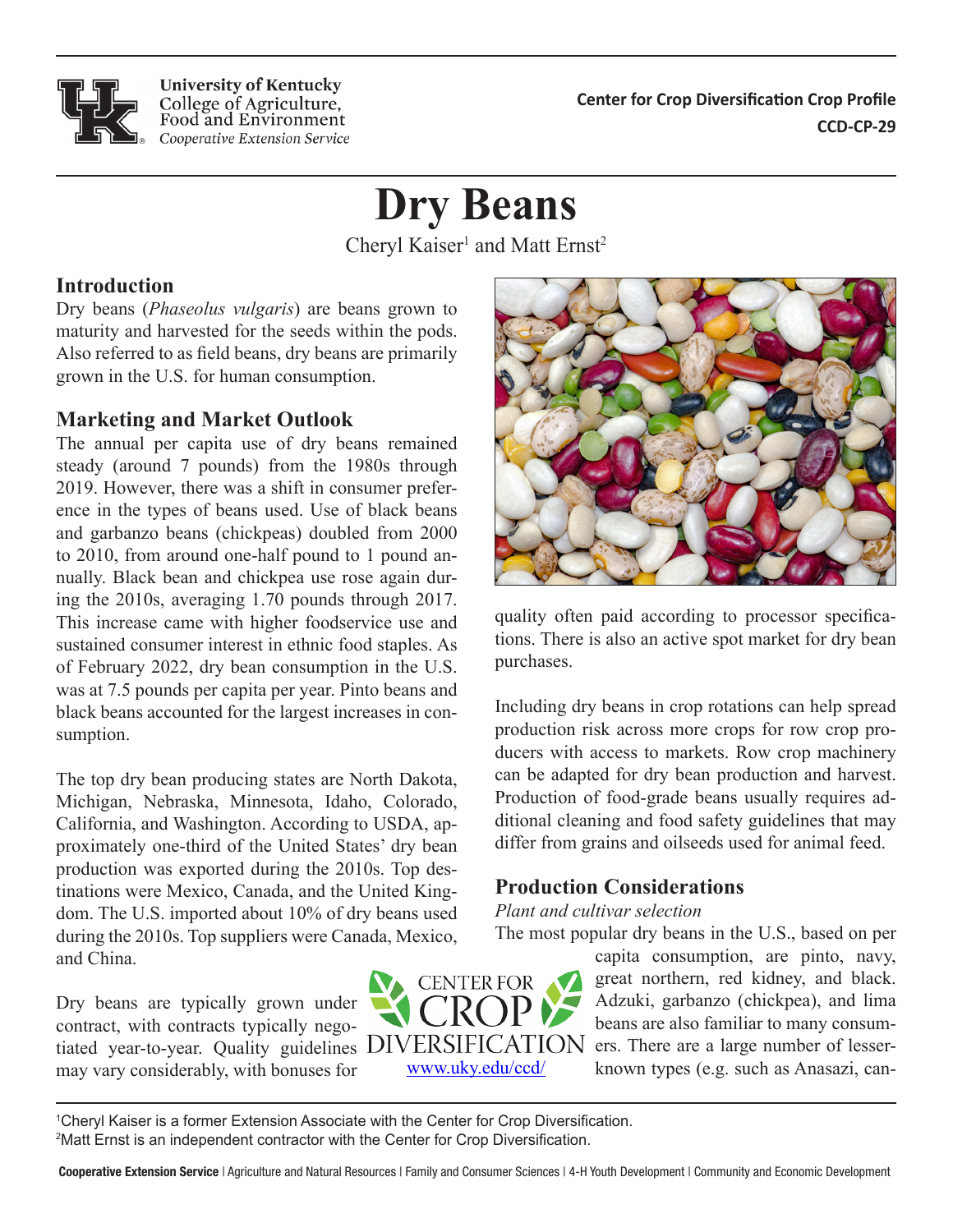nellini and cranberry beans) that could be grown for specialty niche markets. UK extension specialists believe most dry bean types could potentially be grown in Kentucky; unfortunately, there is insufficient research data to recommend the types that are best suited for our region. Local county extension personnel and other dry bean growers may be able to provide guidance to potential growers. New growers should start small; larger plantings should not be attempted until the crop has been evaluated over several seasons and the grower has test-marketed their product. When grown under contract for wholesale markets, the buyer specifies the cultivars to be grown.

#### *Site selection and planting*

Dry beans are a warm-season crop and are not planted until all danger of frost has passed. Well-drained soils are preferred; dry beans do not tolerate heavy clay or waterlogged soils. While seed can be inoculated with nitrogen-fixing bacteria, additional applications of nitrogen fertilizer may be needed to help meet seasonlong nitrogen needs. To optimize quality and yield, dry beans should be irrigated to supplement rainfall.

#### *Pest management*

Dry beans are susceptible to a number of diseases that can result in crop losses, including common blight, rust, halo blight, Rhizoctonia root rot, Pythium root rot, rust, anthracnose, white mold, and bean common mosaic virus. Selecting resistant cultivars and following good management practices can help reduce the impact of disease problems. However, it is likely that fungicides will be needed, especially if dry beans receive sprinkler irrigation. Potential insect pests include bean leaf beetle and stinkbugs. Aphids and whiteflies can also serve as vectors for virus diseases. Regular scouting to monitor populations helps the grower determine when and how often insecticides should be applied. Dry beans compete poorly with weeds; however, a combination of cultivation, herbicides, and a good rotation system can help manage weedy vegetation.

### *Harvest and storage*

Dry beans are harvested when a majority of pods are yellow, typically when moisture content is at 16 to 20 percent. Equipment used to harvest soybeans can be used for harvesting bush-type cultivars. Vine-type cultivars require different machinery for harvest. Drying to less than 18 percent moisture for storage is accomplished with or without heat. Storage facilities need to be dry, clean, and free from rodent and insect pests. Some buyers may require that beans be polished for the edible market.

#### *Labor requirements*

Labor needs per acre are approximately two hours for production, two to four hours for harvest and one to two hours (or more) for packing and grading. These labor estimates may be slightly higher for small acreages or significantly higher if harvesting equipment is not available.

# **Economic Considerations**

Initial investments include land preparation, purchase of seed, and installation of an irrigation system.

Dry beans are usually grown with irrigation and often require additional fertilizer and pesticide expense than similar crops, like soybeans. Variable (cash) costs between \$300 and \$400 per acre are likely. Likely fixed costs for dry bean production are approximately \$80 to \$120 per acre. Producers may incur added costs due to the variety selected and/or disease problems that may occur.

Dry bean returns vary widely because of fluctuating bean prices and varying production costs. Estimates from Michigan show dry navy beans returning about \$200 per acre to land, management, and operator labor (eight hours). This is based on a price of \$30 per hundredweight and 1,800 pounds of production. Such large-scale dry bean production is feasible in Kentucky's geography, but potential growers should expect risk because of lack of markets and production experience. Small-scale production of dry beans marketed direct to consumers, including in value-added products like soup and bean mixes, could generate positive returns to land, labor, and management.

# **Selected Resources**

• Alternative Field Crops Manual: Fieldbean (University of Wisconsin and University of Minnesota, 1990) [http://www.hort.purdue.edu/](http://www.hort.purdue.edu/newcrop/afcm/fieldbean.html) [newcrop/afcm/fieldbean.html](http://www.hort.purdue.edu/newcrop/afcm/fieldbean.html)

• Crop Enterprise Budget, Conventional Irrigated Dry Edible Beans, B1315.2 (University of Wyoming, 2018) [https://wyoextension.org/publications/html/](https://wyoextension.org/publications/html/B1315-2/) [B1315-2/](https://wyoextension.org/publications/html/B1315-2/)

• Chickpeas (AgMRC, 2021) [https://www.agmrc.](https://www.agmrc.org/commodities-products/vegetables/chickpeas) [org/commodities-products/vegetables/chickpeas](https://www.agmrc.org/commodities-products/vegetables/chickpeas)